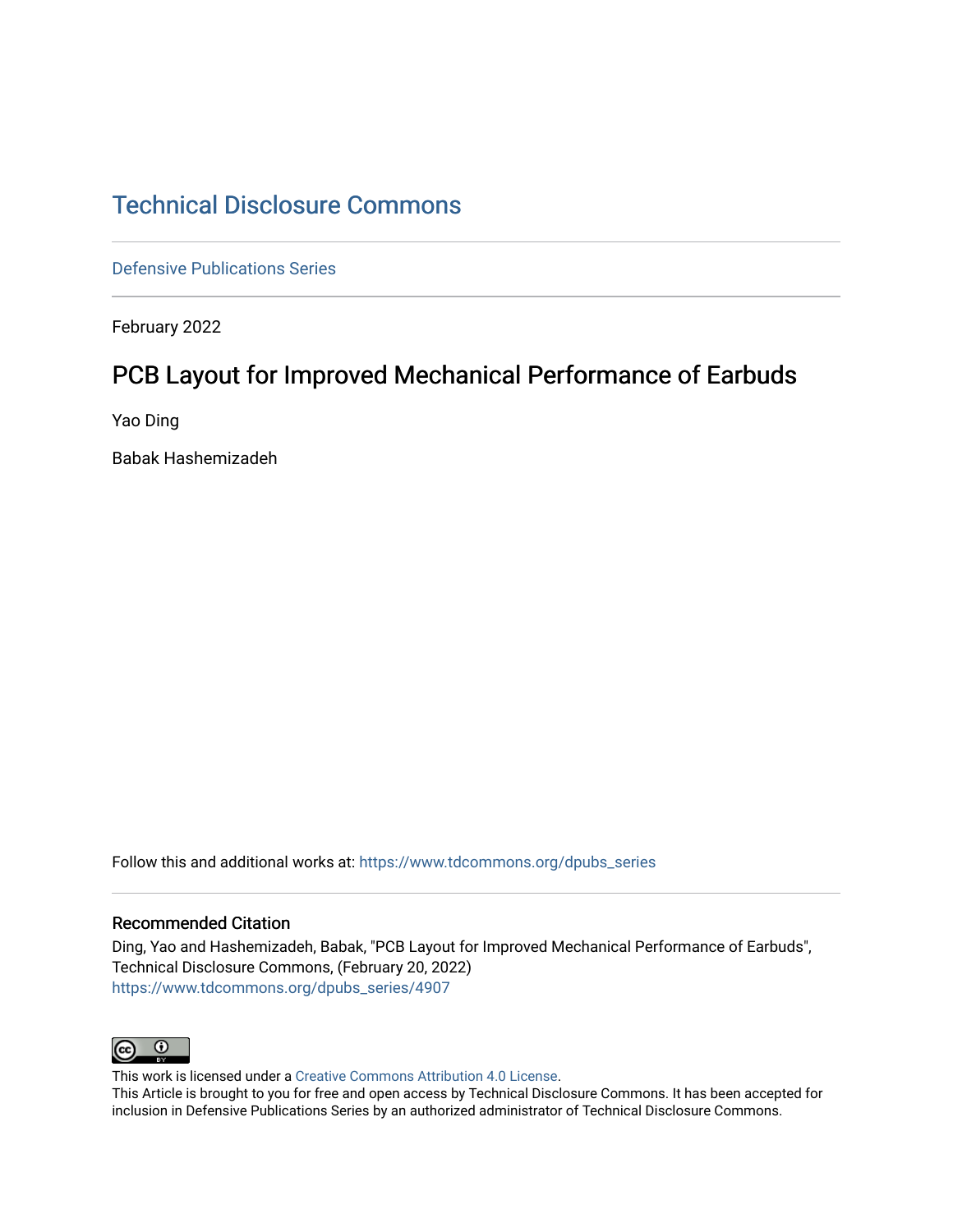## **PCB Layout for Improved Mechanical Performance of Earbuds** ABSTRACT

This disclosure describes layout modifications in PCBs to provide improved impact performance for wearable devices. Specifically, techniques described herein can be utilized to improve the mechanical performance of the PCB solder joint. Oversized inner layer pads are added that are connected to the surface layer pads with vias, which serve as rivets to anchor the surface pads down. The inner layer pads are held down by utilizing copper floods of the surface layer to further improve robustness. Thicker, redundant traces are added to the bottom surface layer as well as the inner layer. The described techniques can provide an in-ear wearable device that is more resilient and offers improved impact performance, e.g., works reliably even after being dropped.

## **KEYWORDS**

- Earbuds
- Headphones
- Printed Circuit Board (PCB)
- Vertical interconnect
- Vertical Interconnect Access hole (via)
- Impact performance
- Microphone
- **Failure** rate
- Solder joint
- Solder pad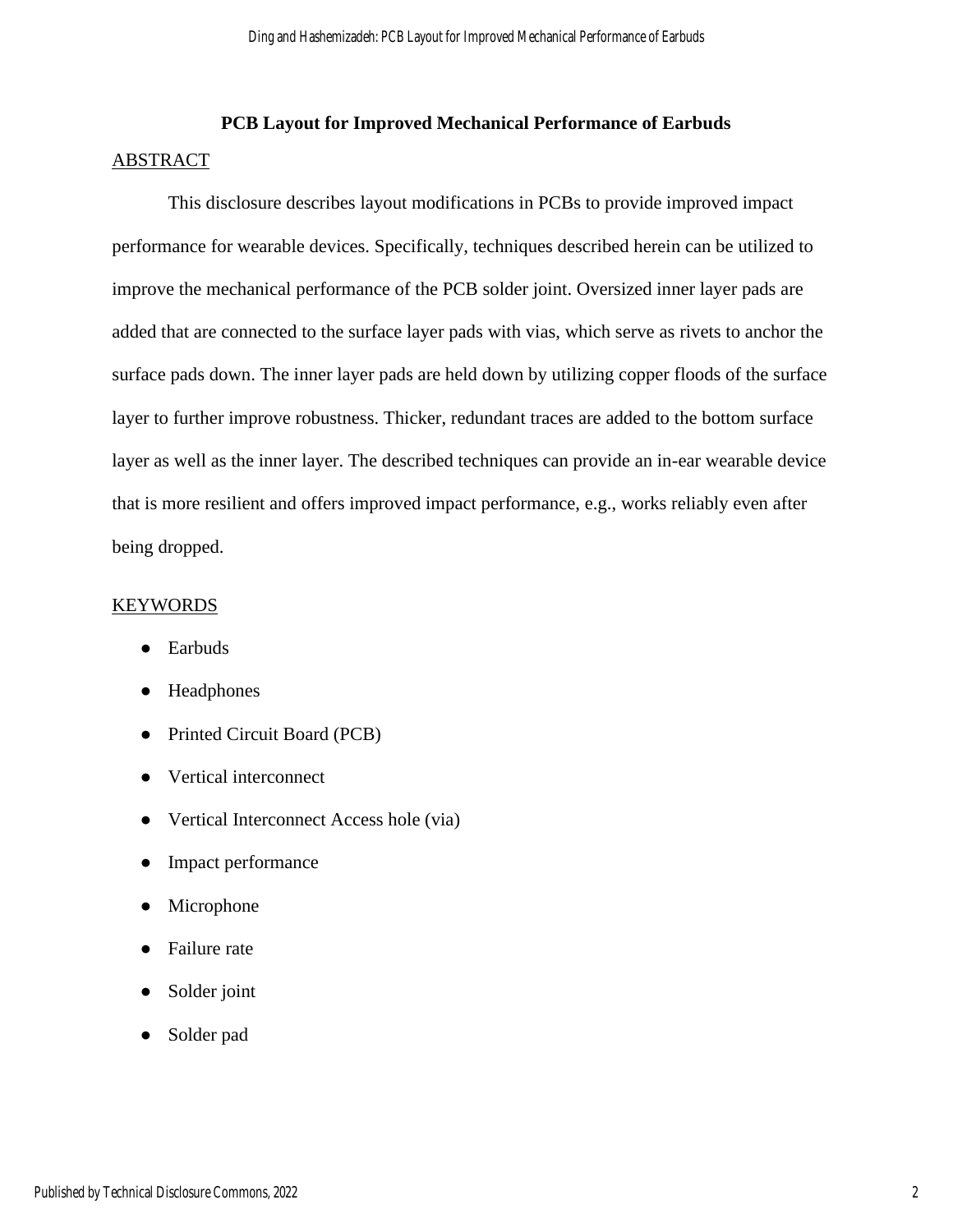### **BACKGROUND**

Audio playback devices such as headphones or earbuds are increasingly being built with smart features. These devices are in-ear computing devices that, besides audio playback, can perform various functions such as noise cancellation, fitness tracking, wireless communication, medical monitoring, etc. They are designed to tight specifications due to their computational requirements and the limited space available as a device worn inside or over the human ear.



**Fig. 1: Wearable audio device**

Fig. 1 illustrates a wearable audio device, with built-in microphones. As depicted in Fig. 1, the microphones are placed adjacent to a printed circuit board (PCB) on which various electrical components are mounted. A pogo pin connector is also depicted that provides electrical and/or signal connectivity to the PCB. The placement of the microphones results in significant mechanical stress to the microphones during impact, e.g., if the device is dropped. The pogo pin can further increase the stress applied to the microphone that is located proximate to the pogo pin. The applied stresses can lead to solder pad damage and/or microphone failure.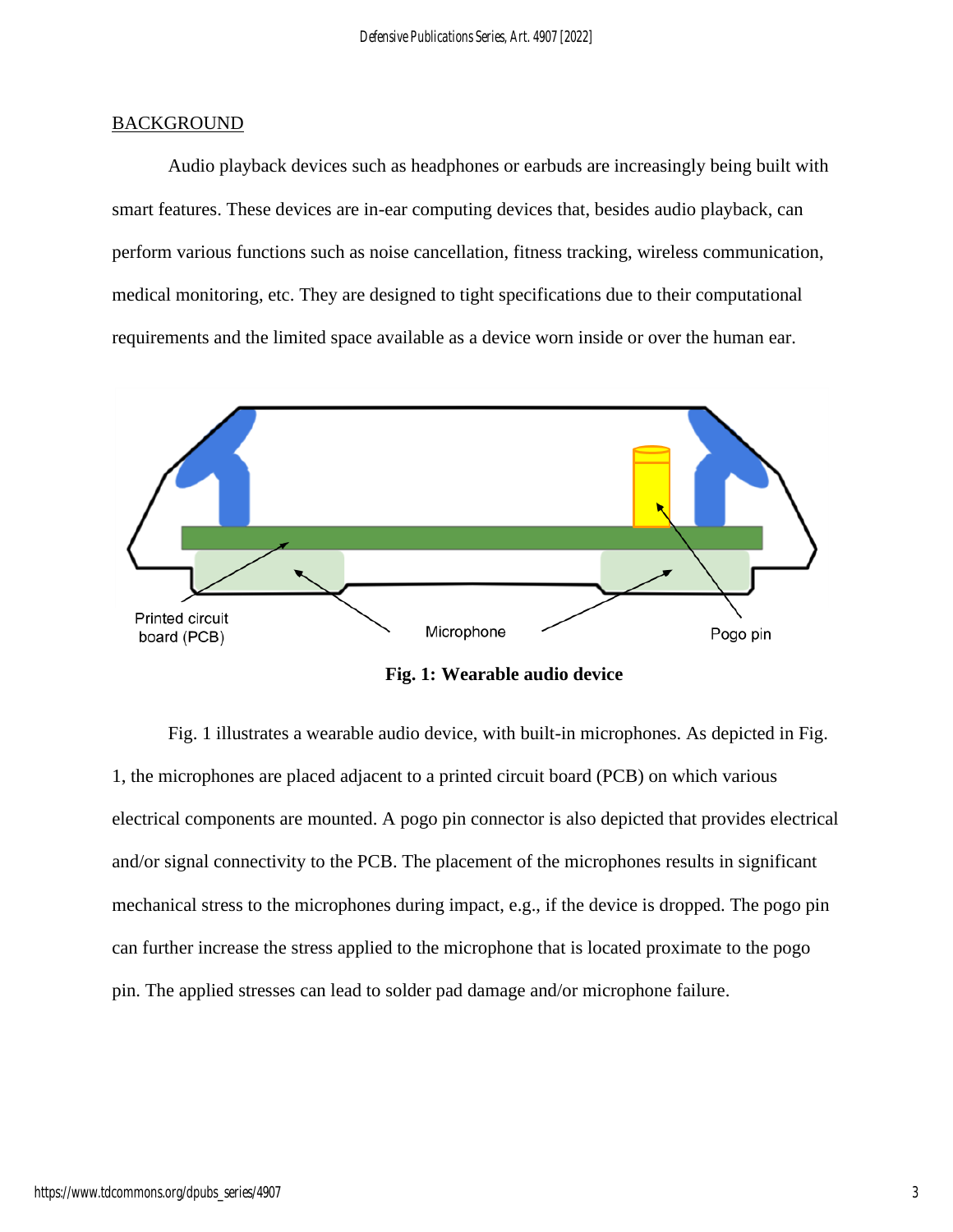

**Fig. 2: Layout of an example layer (L8) of a printed circuit board**

Fig. 2 depicts an example layout of a layer of a multi-layer PCB, such as may be used in such devices. In this illustrative example, an L8 (layer 8) layout is depicted. As depicted in Fig. 2, the L8 layer includes a pad - an exposed region of metal that is utilized to solder component leads. Fig. 2 also depicts a L8 PCB trace (connection/track) that conducts signals along the surface of the PCB.

## **DESCRIPTION**

This disclosure describes layout modifications in PCBs to provide improved impact performance for wearable devices. Specifically, techniques described herein can be utilized to improve the mechanical performance of the PCB solder joint.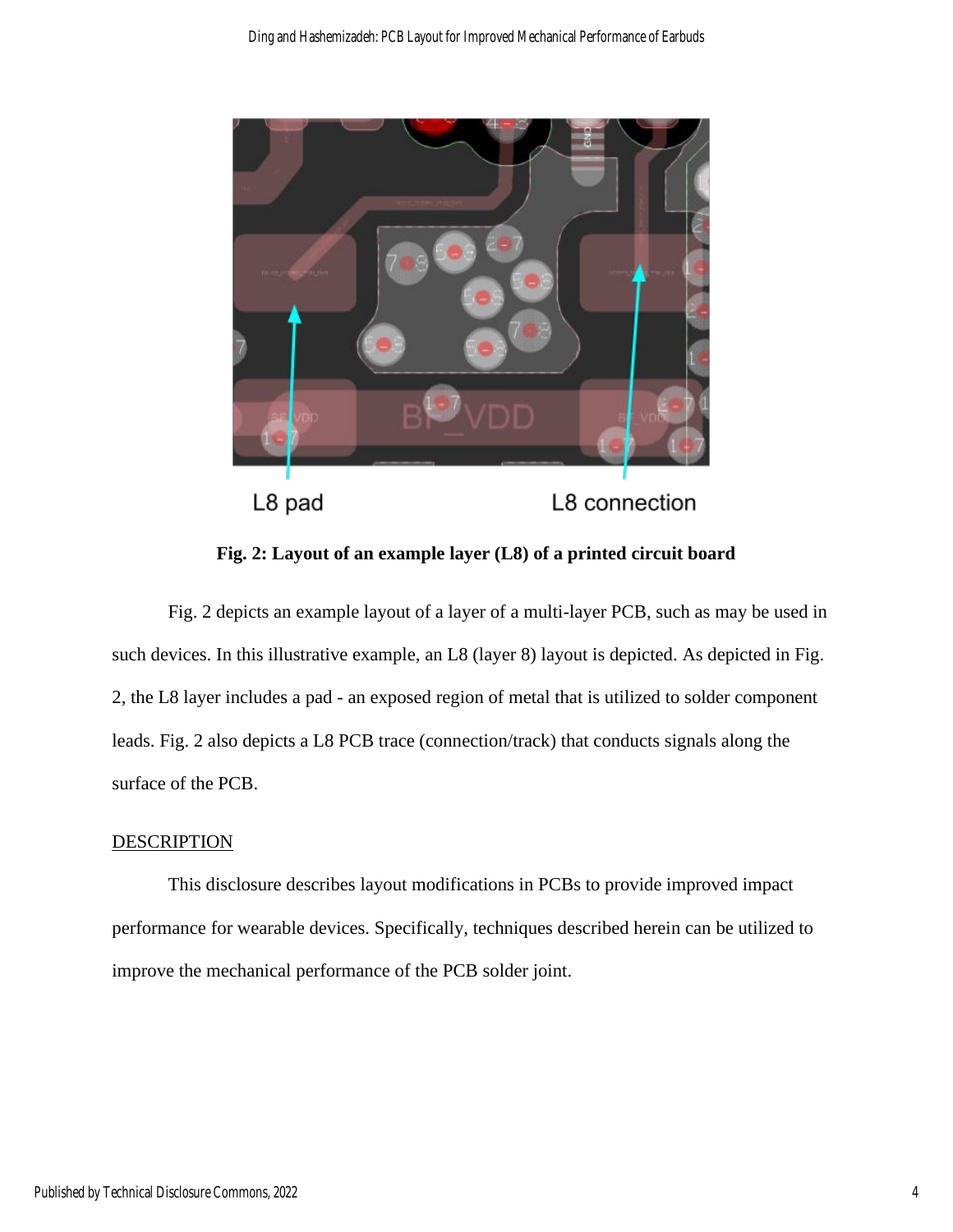

**Fig. 3: Layout modifications in L7 (green) and L8 (brown) for improved solder joint performance**

Fig. 3 depicts layout modifications that can achieve improved mechanical performance of the solder joint, per techniques of this disclosure. In this illustrative example, a surface layer (L8) and an inner layer (L7) of an eight-layer PCB are depicted. Modifications to the L7 layer are depicted in green while modifications to the L8 layer are depicted in brown. The layout modifications include:

- Addition of oversized inner layer (L7) pads. The inner layer pads are connected to the surface (L8) pads with vias, which serve as rivets to anchor the surface pads down.
- The oversized inner layer (embedded) pads are held down by utilizing copper floods of the surface layer (L8) to improve robustness.